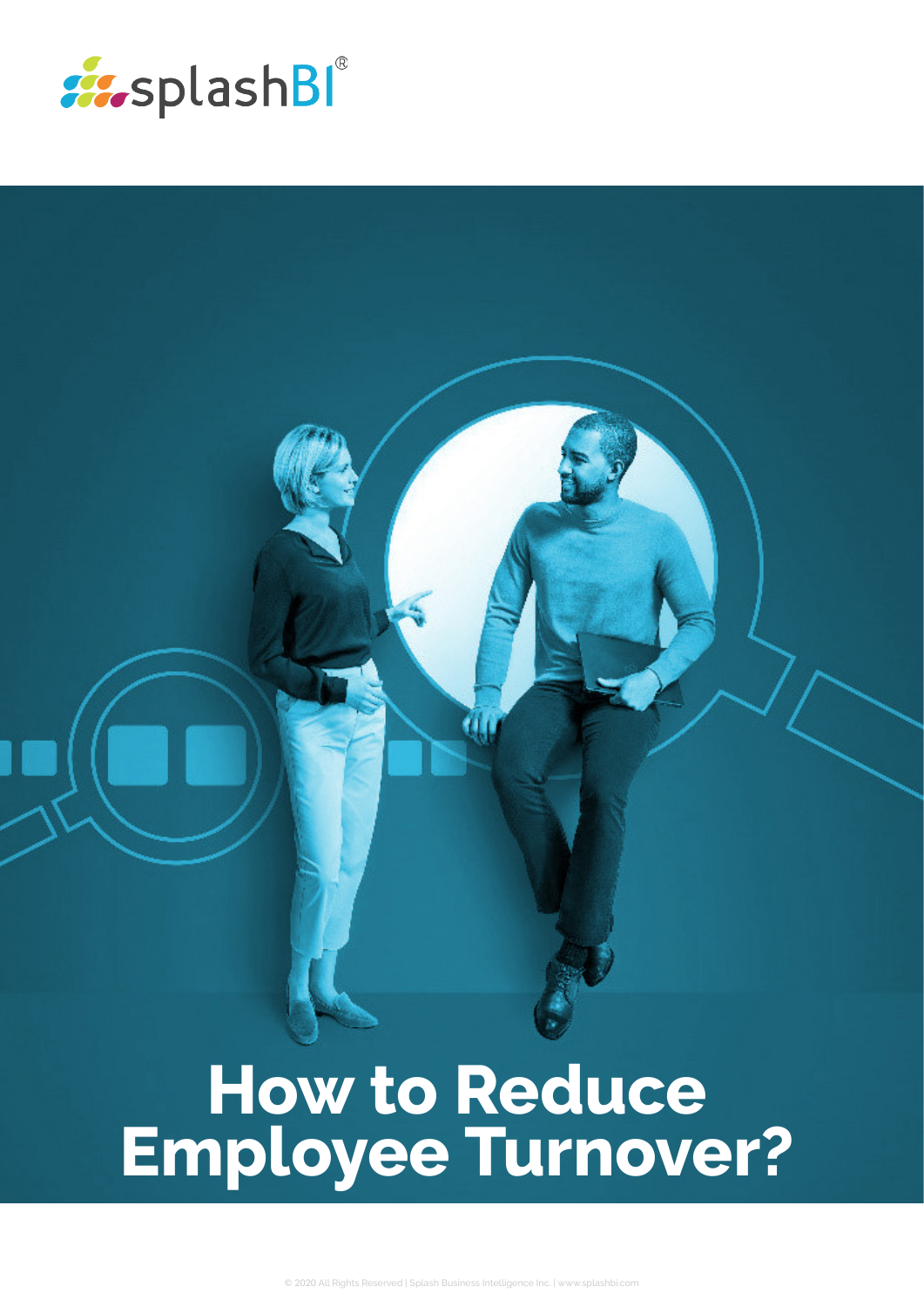## **Contents**

**[What is Employee Turnover?](#page-2-0)**

#### **7 [Killer Strategies on How to Reduce](#page-3-0)  Employee Turnover**

- 1. [The Interview is Where it All Begins!](#page-3-0)
- 2. [Carefully Design Your Benefits Package](#page-3-0)
- 3. [Encourage Employee Engagement](#page-3-0)
- 4. [Have your Performance Management System Up and Running](#page-3-0)
- 5. [Boost Morale](#page-4-0)
- 6. [Giving Meaningful Feedback Regularly](#page-4-0)
- 7. [Invest in Training](#page-4-0)

#### **[You Don't Need to Pay More, Just Pay Attention!](#page-4-0)**

**[Conclusion](#page-5-0)**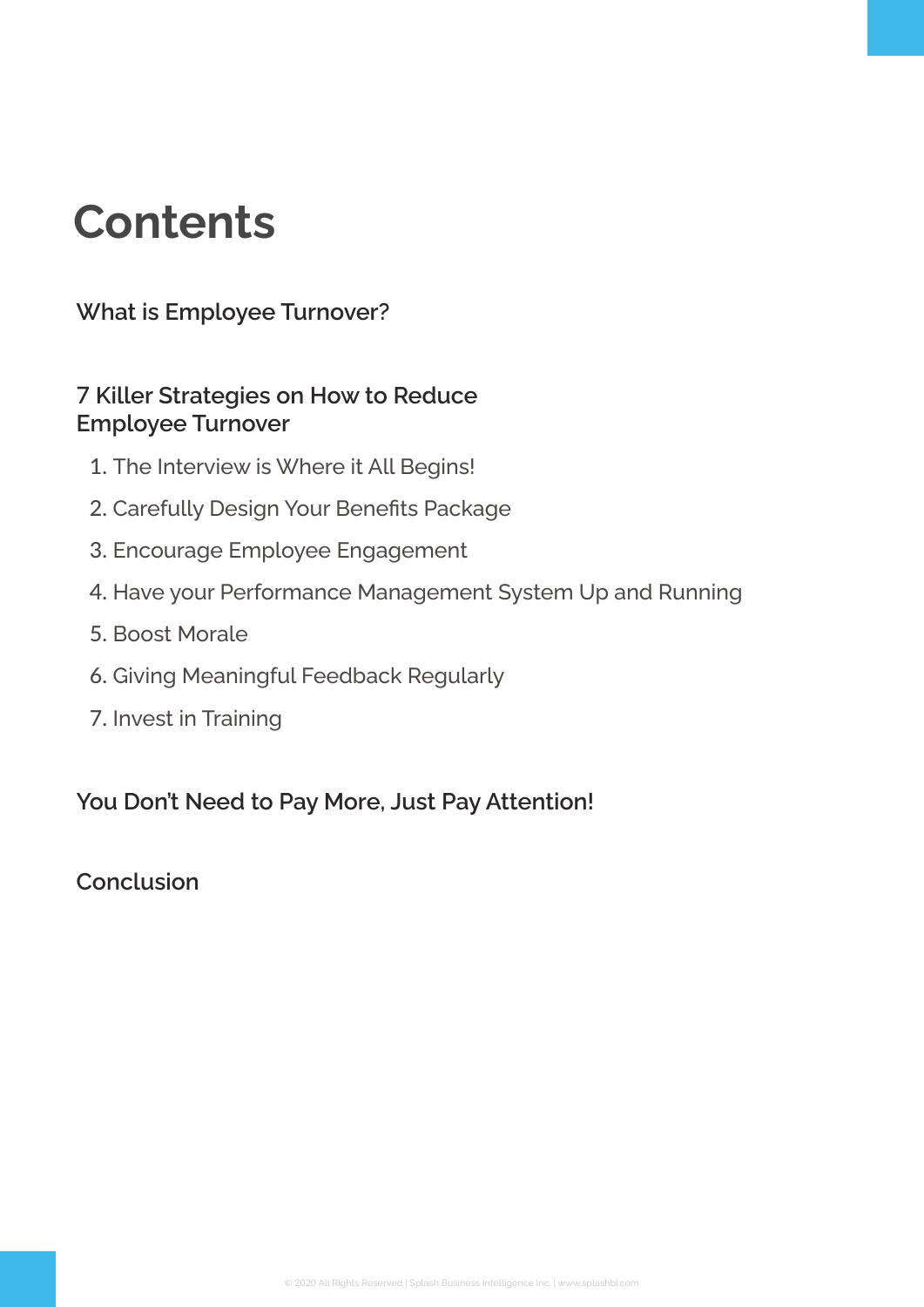# <span id="page-2-0"></span>**What is Employee Turnover?**

Employee churn is by far the most severe hurdle facing most human resources departments today. Retention rates of employees are only going to get worse with the surge in the economy, and the talent crunch due to retiring boomers. The turnover rates for most industries, especially in the service sector, hover around 25%. The employee retention rates will only get worse with Millennials, who are known for job-hopping become a significant part of the workforce.

According to a study, companies that pay under \$50,000 a year cost 20% of the annual salary to replace. These costs include training, management time, and advertising. The lost Dollars alone cannot give you an accurate indication of the exact value of losing an employee.

High employee churn affects your company's bottom line, and there is no getting around it. A high turnover rate can affect the morale of your organization, cost you double to find a replacement, and delay critical projects.

Employees are an essential asset to any company. All the business metrics of an organization get impacted by their performance. Today, these employees are job-hopping at an alarming rate and the reasons for it are, lack of adequate training, employee engagement, and unmet expectations.

"Employers who recognize the importance of investing in their workforce have a more productive workforce, a more efficient workforce, a more loyal workforce, less turnover, and, in the private sector, more profitable."

- Valerie Jarrett

Although reducing the cost of employee turnover is a significant ingredient to evolve a workplace's culture into an enjoyable atmosphere, there is no way to eliminate employee turnover. However, implementing effective strategies to reduce it is crucial for any successful business.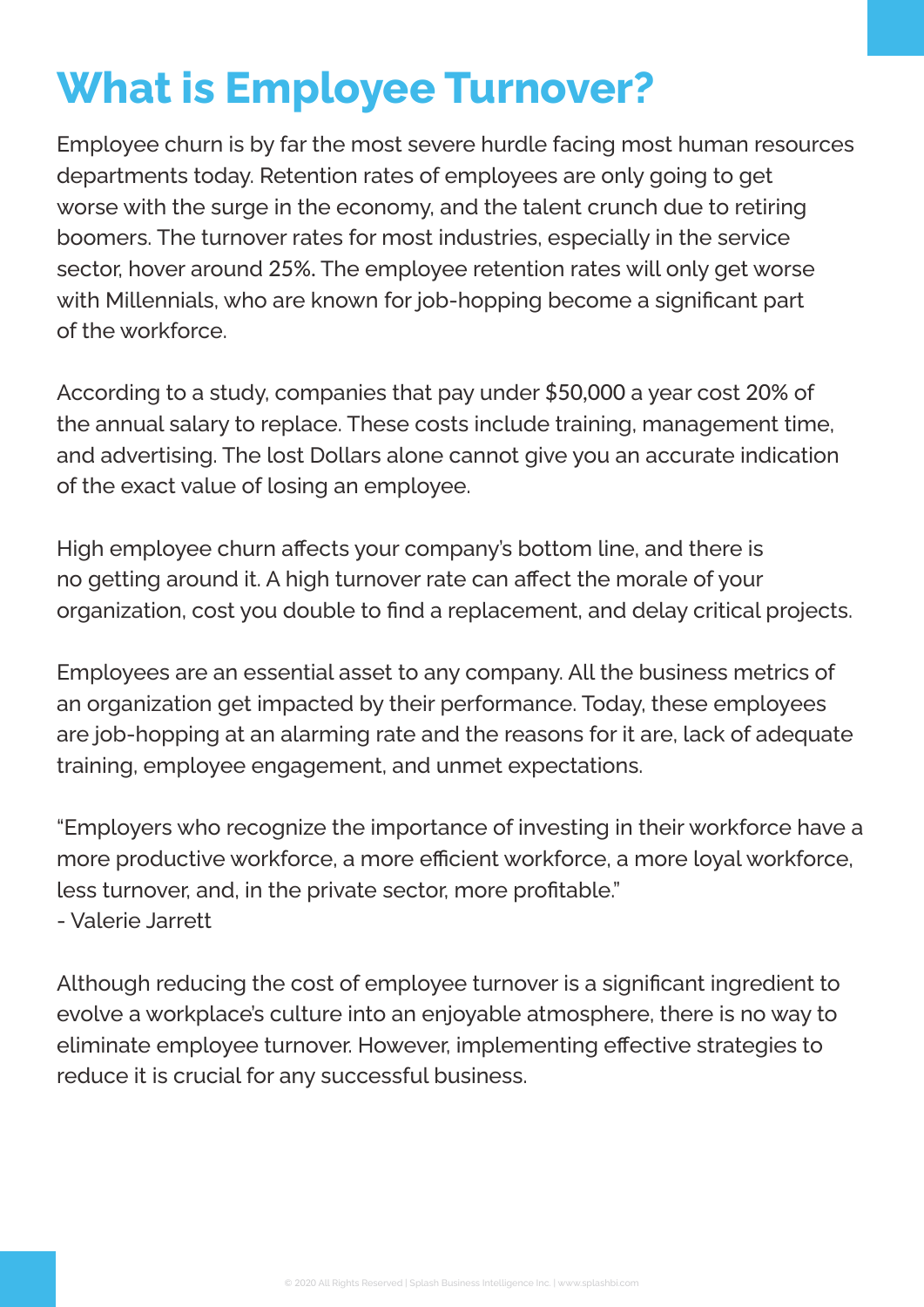### <span id="page-3-0"></span>7 **Killer Strategies on How to Reduce Employee Turnover**

#### 1. **The Interview is Where it All Begins!**

Almost all human resource experts agree to the fact that the best way to reduce employee churn is to hire the right candidate. It begins with the interview. While hiring the right candidate with the right skill set, qualification, and attitude is essential. It is also vital to make sure their personality and style of work fit your company culture. It is crucial to convey to them the expectations of the company at the time of the interview.

### 2. **Carefully Design Your Benefits Package**

Any organization in the industry must make sure that the benefits package that they offer is competitive. Employees today are very picky when it comes to the work environment. They are looking for flexible work-life balance, work from home options, stock options, and much more. Workforce these days do not compromise on pay scale and benefits. Organizations must provide competitive salaries.

#### 3. **Encourage Employee Engagement**

Always make sure your employees feel safe and at home while working for your organization. The workforce today feels happy and committed when they get involved in working for a specific goal. Involve your employees in all the management decisions; their input is just as critical. The organization should always be open to having a dialogue with all the employees. It helps in developing a company culture where employees are engaged and feel their voice valued.

#### 4. **Have your Performance Management System Up and Running**

If you are an organization that does not have a performance management system set up, you are looking at serious implications. A performance management system is essential to review an employee's performance and give him/her the deserving credit. It gives employees a reason to stay more focused as they know that their hard work will pay off. Companies that encourage employee ambitions tend to have creative and innovative individuals. Recognition is one of the best strategies to reduce employee turnover, increase productivity, and promote happiness at work.

Recognition could be one of these four things:

- Unexpected
- Personal
- Specific
- Frequent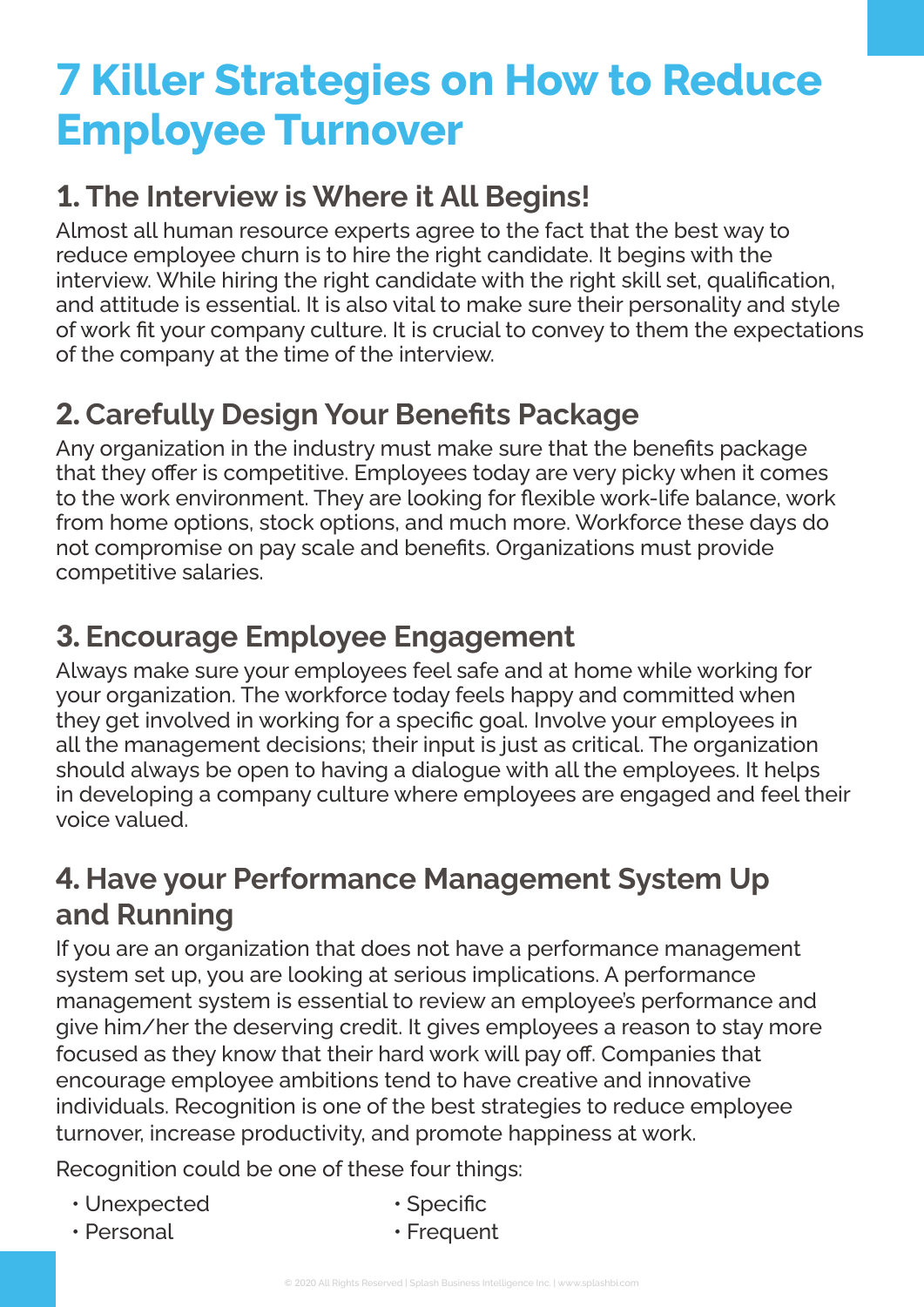### <span id="page-4-0"></span>5. **Boost Morale**

No employee would like to work in an organization with the dry and dull work culture. It would bore even the most dedicated employee. Every employee, no matter which company or level he works at, deserves some time off work. Companies should encourage a cheerful, lighthearted, and fun atmosphere. It is essential to make employees feel like they are a part of a community by planning events and excursions.

#### 6. **Giving Meaningful Feedback Regularly**

Employees who know their strengths and weaknesses tend to demonstrate a stronger commitment and better self-awareness. Giving regular but useful feedback has proven to be effective in reducing churn and keeping employees happy. It is essential to identify successes and opportunities for improvement while providing feedback.

Useful feedback is a constructive way to motivate employees and proactively address problems. It enables employees to have a clear understanding of their areas for improvement. It makes them feel less inclined to seek out new positions.

#### 7. **Invest in Training**

When employees feel that the organization is investing in furthering their training and education so that they can perform their duties well, it fosters a more significant relationship. When they can be trained in different areas within the organization, they get to know how important they are to the organization. It also provides them with an opportunity to explore other job opportunities within the organization.

### **You Don't Need to Pay More, Just Pay Attention!**

Since reducing employee turnover is a never-ending process, it is very little you can do to try to eliminate it. However, the above-proven strategies to reduce turnover will help you make your workplace a positive environment where employees would like to work.

Employees start looking elsewhere only when they aren't appreciated enough, or when they have no room to grow. Understand the needs of your people, focus on them, involve them, and reap the rewards.